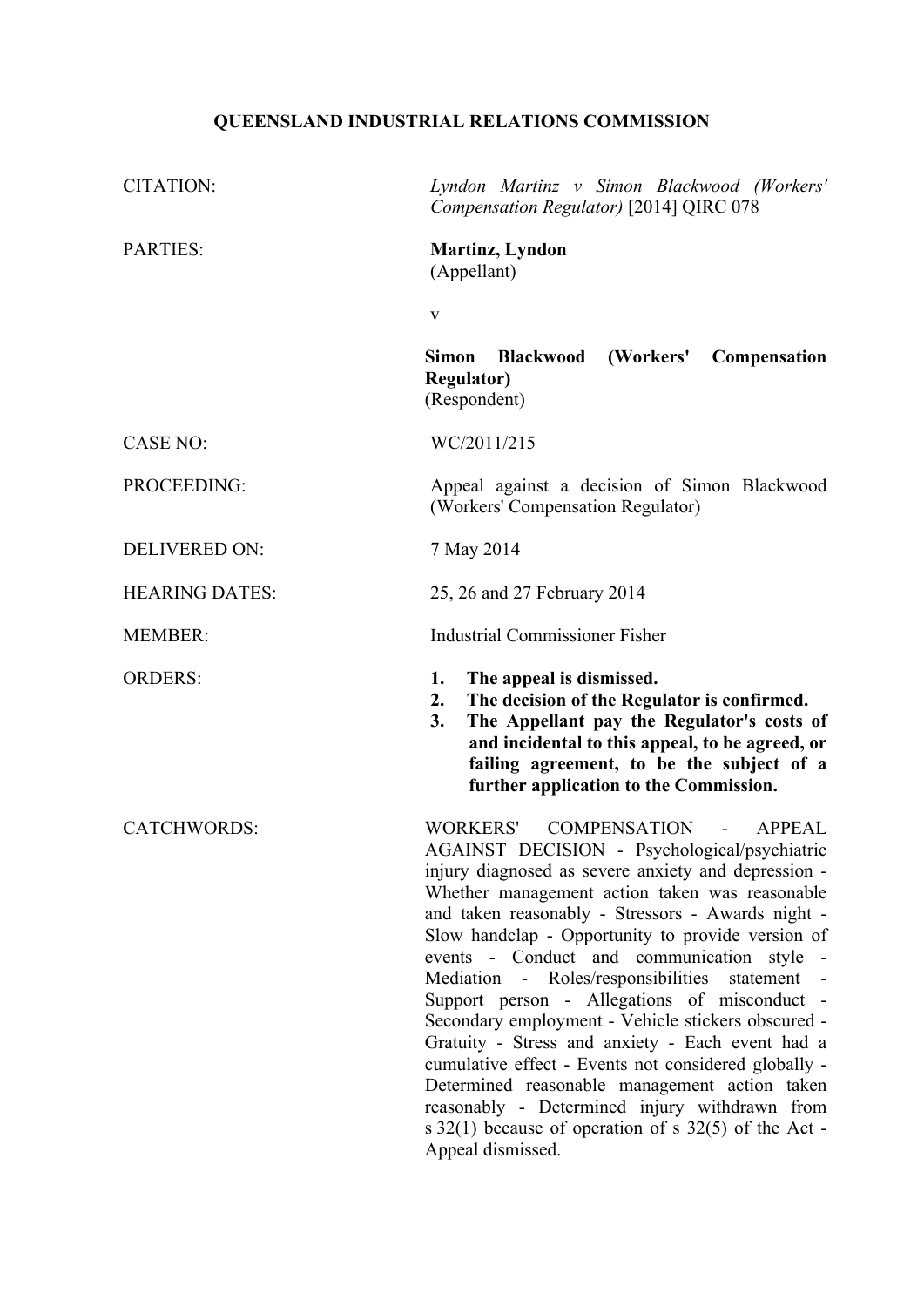| CASES:       | Worker Compensation and Rehabilitation Act 2003,<br>s 11, s $32(1)$ , s $32(5)$                                                                                                                                                |
|--------------|--------------------------------------------------------------------------------------------------------------------------------------------------------------------------------------------------------------------------------|
|              | $Q$ -COMP v Glen Rowe (2009) 191 QGIG 67<br>$Q$ -COMP v Darren Bruce Parsons (2007)<br>185 QGIG 1                                                                                                                              |
| APPEARANCES: | Mr J. Murdoch, QC and with him Mr N. Jarro,<br>Counsel instructed by Robert Bax & Associates for<br>the Appellant.<br>Mr J. Wiltshire, Counsel directly instructed by<br>Simon Blackwood (Workers' Compensation<br>Regulator). |

#### **Decision**

- [1] Lyndon Martinz, a Sergeant of the Queensland Police Service (QPS), was the Branch Manager of the Hills District Police-Citizens Youth Club when three events occurred in his employment in the period from July to September 2010. Mr Martinz contends that each of the events separately and/or globally constituted unreasonable management action taken in an unreasonable way and ultimately led to his decompensation on 10 September 2010.
- [2] In this appeal, Mr Martinz seeks an Order from the Queensland Industrial Relations Commission (the Commission) setting aside the decision of Q-COMP that confirmed the decision of WorkCover Queensland rejecting the application for compensation. He also seeks a further order that his appeal be allowed. (Note: Since the filing of the appeal the *Workers' Compensation and Rehabilitation Act 2003* (the Act) has been amended with the result that Q-COMP has been abolished and replaced by the Workers' Compensation Regulator, Simon Blackwood (the Regulator). In this decision the Regulator is used in place of Q-COMP).
- [3] The parties agree, and the Commission accepts, that at the time of his injury, Mr Martinz was a worker within the meaning of s 11 of the *Workers' Compensation and Rehabilitation Act 2003* (the Act). The parties further agree, and the Commission accepts, that Mr Martinz suffered a personal injury, which arose out of or in the course of his employment and employment was a significant contributing factor to that injury. In these circumstances the elements of s 32(1) of the Act are satisfied. The injury sustained by Mr Martinz was a psychological/psychiatric injury diagnosed as severe anxiety and depression.
- [4] The only issue to be determined in this appeal is whether the injury arose out of or in the course of reasonable management action taken in a reasonable way: s  $32(5)(a)$ of the Act. Were this to be found, then s 32(5)(a) has the effect of withdrawing the psychological/psychiatric disorder from the definition of injury in s 32(1) of the Act.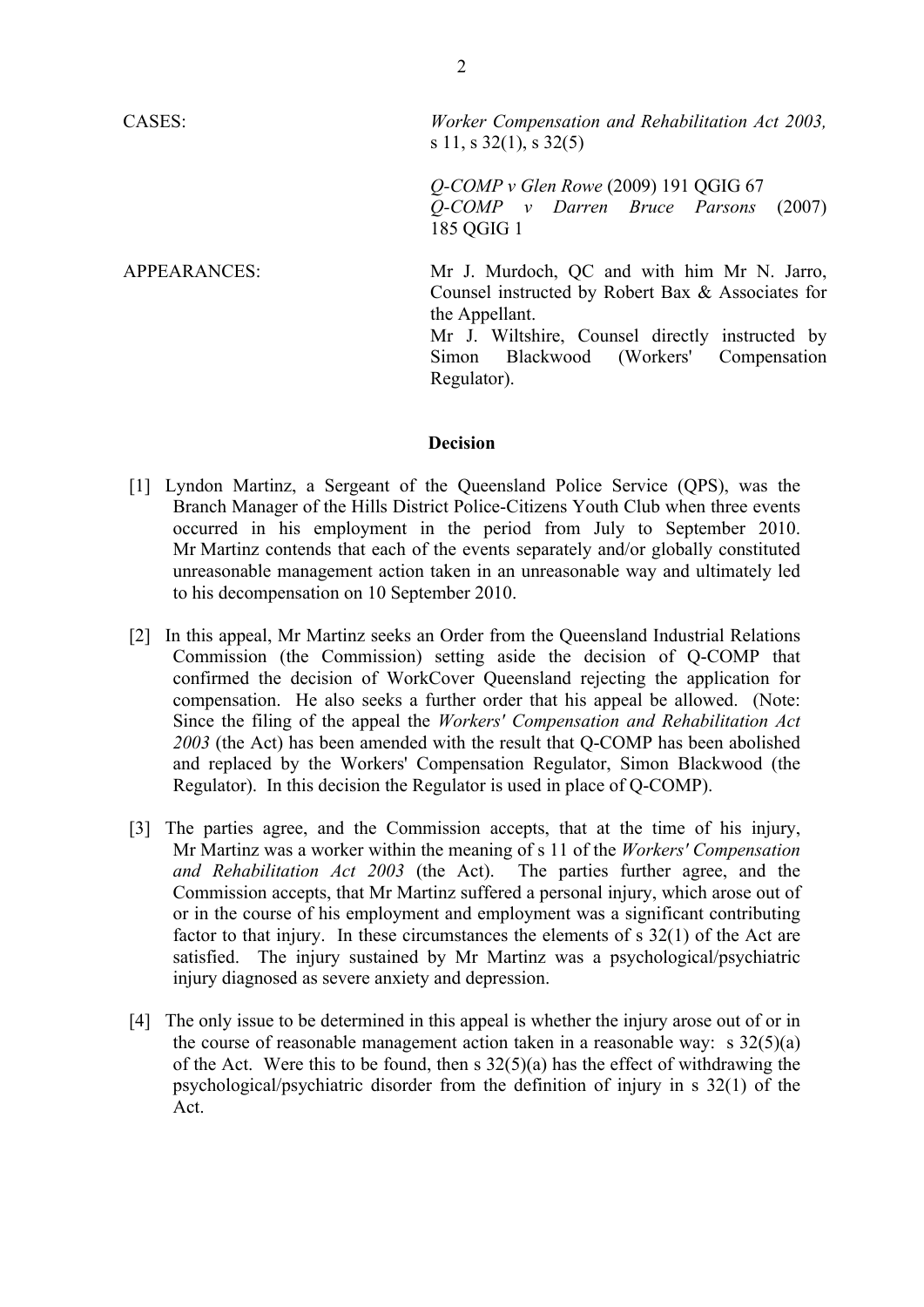# **Background**

- [5] Before considering the three events, it is useful to outline the structure of Police Citizens Youth Clubs (PCYCs) and the reporting responsibilities of the Branch Managers. PCYCs are a joint enterprise between the QPS and the Queensland Police-Citizens Youth Welfare Association (QPCYWA), a not for profit organisation. A Sergeant of Police, who remains employed by, and responsible to, the QPS, manages a PCYC. They remain bound by the standards of sworn police officers. In addition, to their responsibilities to the QPS, the Sergeant is also responsible and answerable to the QPCYWA and the management committee of the Club.
- [6] In the present matter, Mr Martinz was the Branch Manager of the Hills District PCYC located at Arana Hills. Mr Martinz had been an officer of the QPS for nearly 27 years when he was retired on the grounds of ill health on 21 February 2014. He had spent 10 years with PCYCs eventually becoming Manager of the Hills District PCYC on 1 February 2004. During his tenure at the Hills District PCYC Mr Martinz was successful in the financial management of the Branch and substantially increased its membership.
- [7] Geoff McKay was the Chair of the management committee of the Hills District PCYC for 10 years until 12 July 2010. At the time of the events between July and September 2010, Graeme Cottam was the Zone Development Manager for the QPCYWA, whose responsibilities included the Hills District PCYC. Mr Cottam was a civilian manager working with 15 PCYCs to assist the police officers managing those clubs with commercial matters.
- [8] Senior Sergeant Andy Graham was the Officer in Charge at Ferny Grove Station who also had overview of and responsibility for the Hills District PCYC as well as being a member of its management committee. At the time Senior Sergeant Graham was also performing relief work as Inspector, Brisbane West District.
- [9] When the events occurred, Mr Martinz reported to Senior Sergeant Graham of the QPS and to Mr Cottam of the QPCYWA.

# **Consideration and Findings - The Stressors**

# *Stressor 1 - 27 July 2010*

[10] The Statement of Stressors filed by the Appellant states that at the meeting of 27 July 2010, Senior Sergeant Graham and Mr Cottam put forward unfair and unsubstantiated allegations to Mr Martinz in a very intimidating manner.

#### *The Event*

[11] The Hills District PCYC hosted an awards night at their premises on 7 July 2010. The event commenced at 6.30 pm with the formalities commencing at 7.00 pm. Mr McKay was the Master of Ceremonies for the event. Mr Martinz and Mr McKay had both been involved in the organisation and set-up for the night. They finished setting up at about 6.00 pm. Mr McKay went home to shower and change, returning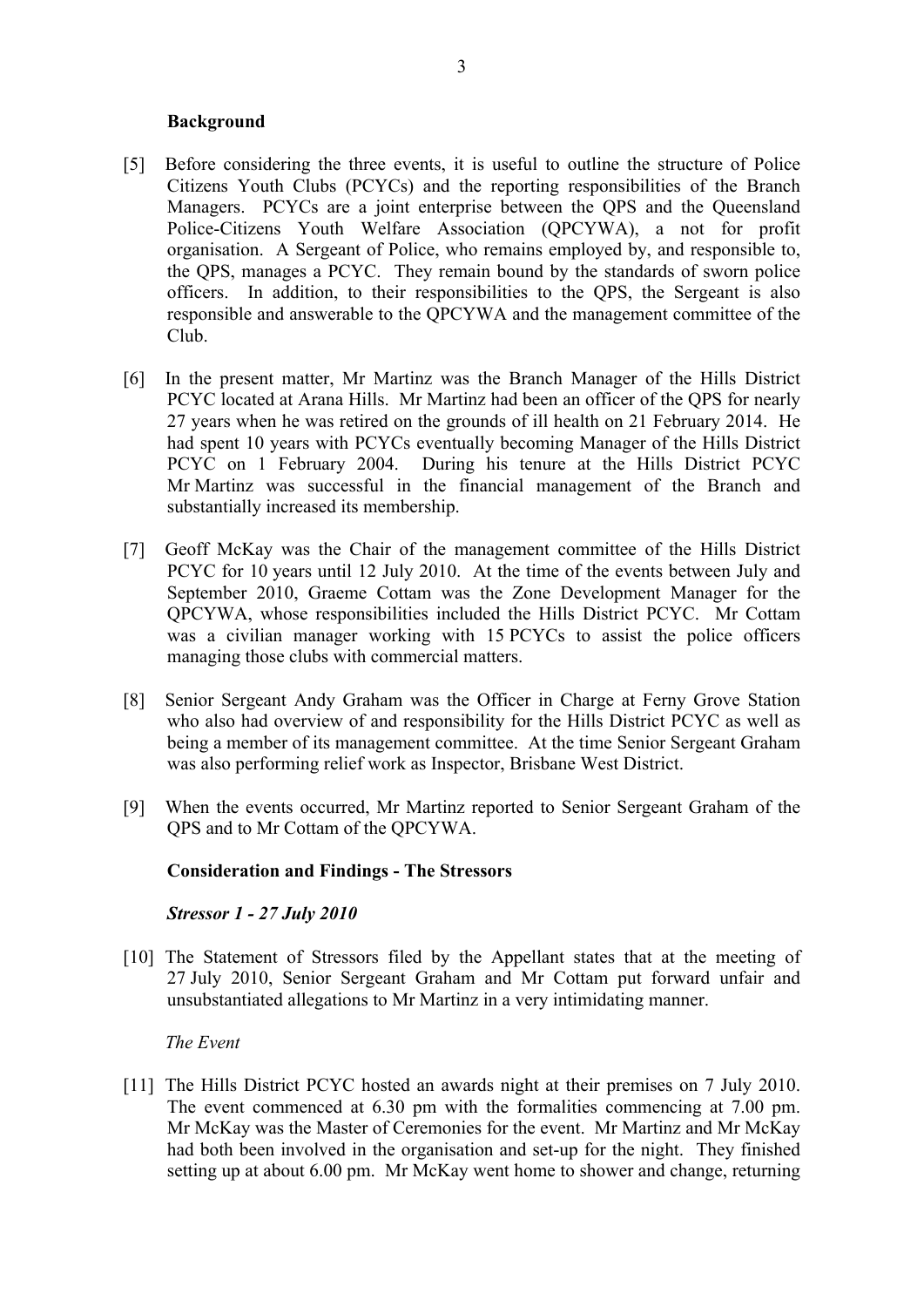to the venue at about 6.50 pm. He arrived to a slow handclap. Mr Martinz said he did not commence the slow handclap but joined in when it was a normal handclap.

- [12] Mr McKay did not say anything about the slow handclap to Mr Martinz that night but raised the matter at the management committee meeting held the following Thursday. According to Mr Martinz, Mr McKay was very angry, saying that he (Martinz) had insulted him by joining in the slow handclap. Mr Martinz said he tried to explain to Mr McKay that he did not initiate or instigate the slow handclap but Mr McKay would not listen to him. Mr McKay resigned his position as Chair that night.
- [13] Mr Cottam did not attend the awards night but received a telephone call from Mr McKay on 26 July 2010 complaining about the slow handclap. In response to Mr Cottam's request that he put his complaint in writing, Mr McKay sent an email to that effect later that day. Mr Cottam referred the email to the CEO of the QPCYWA with the result that a meeting was held between Mr Cottam, the CEO of the PCYWA and the General Manager, Corporate Services. It was decided to seek advice from the Human Resources Manager, Mark Winters, and for Mr Cottam to meet with Senior Sergeant Graham. Senior Sergeant Graham believed he also spoke to Mr McKay about the awards night and subsequent management committee meeting where the matter was discussed.
- [14] Senior Sergeant Graham asked Mr Martinz to attend the District Office at Indooroopilly on 27 July 2010. Senior Sergeant Graham, Mr Cottam and Mr Martinz were present. Senior Sergeant Graham asked Mr Martinz to give his version of what had occurred at the awards night. He also raised the matter of Mr McKay's resignation in an attempt to see what could be done to repair the damage.
- [15] After Mr Martinz gave his version, Senior Sergeant Graham discussed the inappropriateness of the slow handclap and the embarrassment it had caused to Mr McKay. Senior Sergeant Graham also raised the apparent flippant apology given by Mr Martinz to Mr McKay at the Branch management committee meeting. Discussion then turned to Mr Martinz's communication style and concerns about his resistance to proposals for the Club's development.
- [16] To move matters forward Senior Sergeant Graham advised that he would try to arrange a facilitated meeting between Mr Martinz and the members of the management committee and would also try to have Mr McKay attend. He said Mr Martinz was content for this to occur. Mr Cottam agreed that this was the course adopted. However, Mr Martinz understood that a mediation would occur between him, Mr McKay, Senior Sergeant Graham and a trained mediator.
- [17] Mr Martinz said he felt hurt when the matter of his communication skills was raised as he believed he was being targeted because of his ethnic background. Mr Martinz was born in India and has Indian and Portuguese heritage. He moved to Australia in 1984 when he was 18 years of age. Although English is Mr Martinz's first language, by the time he arrived in Australia he had a heavy regional accent. Mr Martinz said it has moderated slightly during his residence in Australia. However, Mr Cottam said it was Mr Martinz who raised his cultural background with the result that his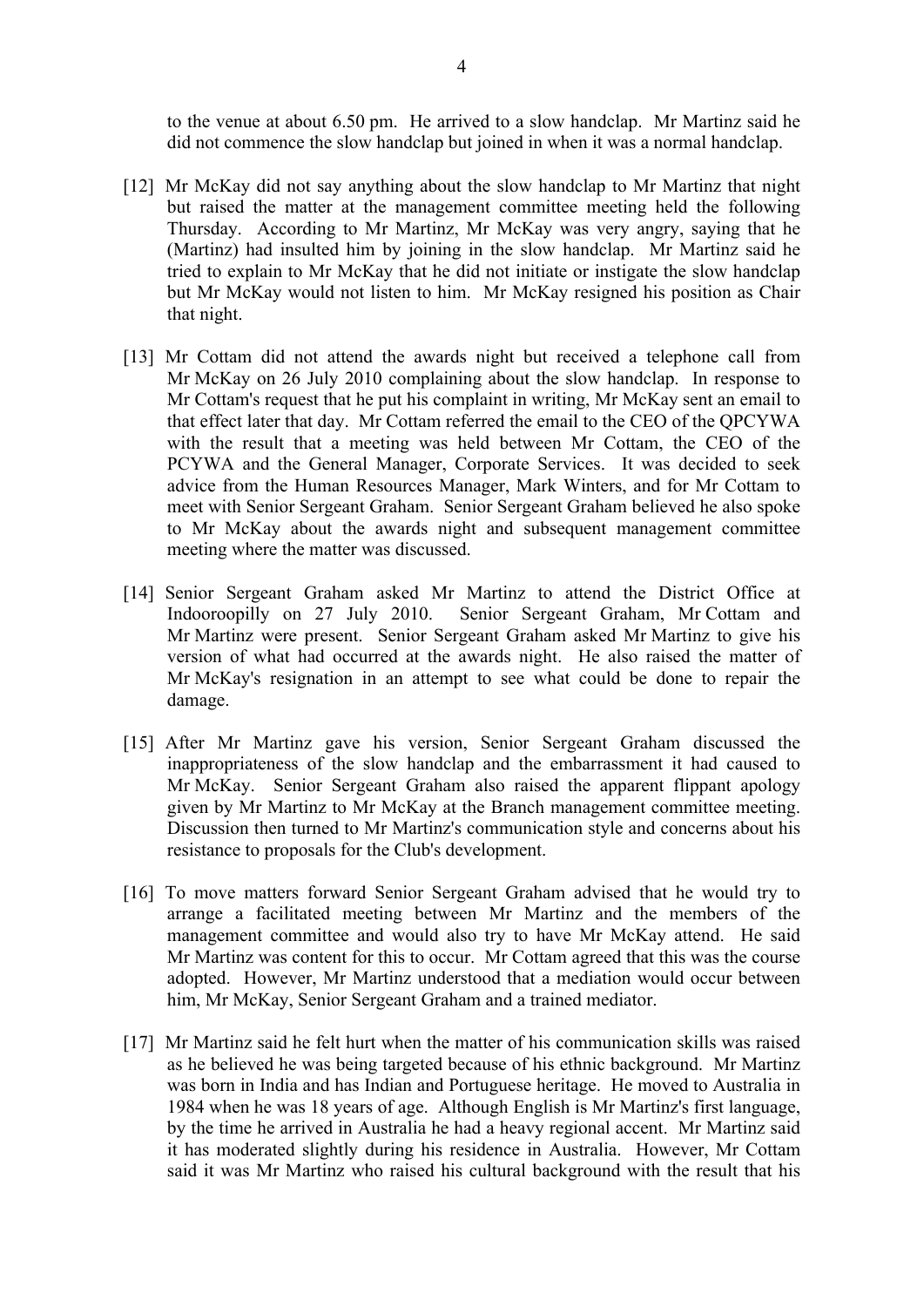communication was misunderstood. Senior Sergeant Graham had no recollection of Mr Martinz's cultural background being raised at the meeting.

[18] Mr Martinz said he cried when he returned to his office. Mr Cottam said Mr Martinz was uncomfortable when the issue of his communication style was discussed but that he was engaging in the conversation about the matter. Mr Cottam did not perceive Mr Martinz to be distraught. Senior Sergeant Graham said that Mr Martinz was concerned but not emotional when the criticism of his communication style was raised.

# *The Management Action*

- [19] The Appellant particularised concerns about the management action taken in respect of the meeting in submissions as follows:
	- little notice was given of the meeting;
	- no notice was given of its purpose;
	- a meeting between Senior Sergeant Graham, Mr Cottam and Mr Martinz was out of the ordinary;
	- there was no formal agenda;
	- Mr Martinz's communication style was raised:
	- Mr Martinz was not afforded the opportunity to have a support person present; and
	- Mr Martinz became uncomfortable during the meeting.
- [20] The Appellant contends that because of these factors, the management action with respect to the meeting was unreasonable and taken unreasonably.
- [21] The Commission accepts the matters set out in the above dot points are matters of fact. However, the above list does not properly consider the context in which the meeting occurred. Mr McKay, the long standing chair of the Hills District PCYC committee of management, had been embarrassed at the awards night on 7 July 2010 by the slow handclap. Mr McKay believed that Mr Martinz had initiated and participated in that behaviour. He raised the matter at the next committee of management meeting and, after not receiving an adequate apology from Mr Martinz, resigned his position. Mr McKay subsequently lodged a formal complaint about Mr Martinz with Mr Cottam. As Senior Sergeant Graham and Mr Cottam were his two supervisors and had not been present at the awards night, they decided to meet with Mr Martinz to hear his version of events. I am satisfied that it was appropriate for both managers to meet with Mr Martinz as he had a reporting relationship with both of them and the issue reflected both on his role as a Police Officer as well as his role of Branch Manager.
- [22] The Commission accepts that Mr Martinz received little notice of the meeting and was not notified of its purpose. I accept it might have been better had Mr Martinz been notified of the agenda but it was not a disciplinary meeting. It was planned as an information gathering meeting, to hear Mr Martinz's version of events, so that a decision could be made about what, if any, further action to take.
- [23] For these reasons I find that it was unnecessary for Mr Martinz to be offered a support person. Managers are entitled to discuss matters with their staff directly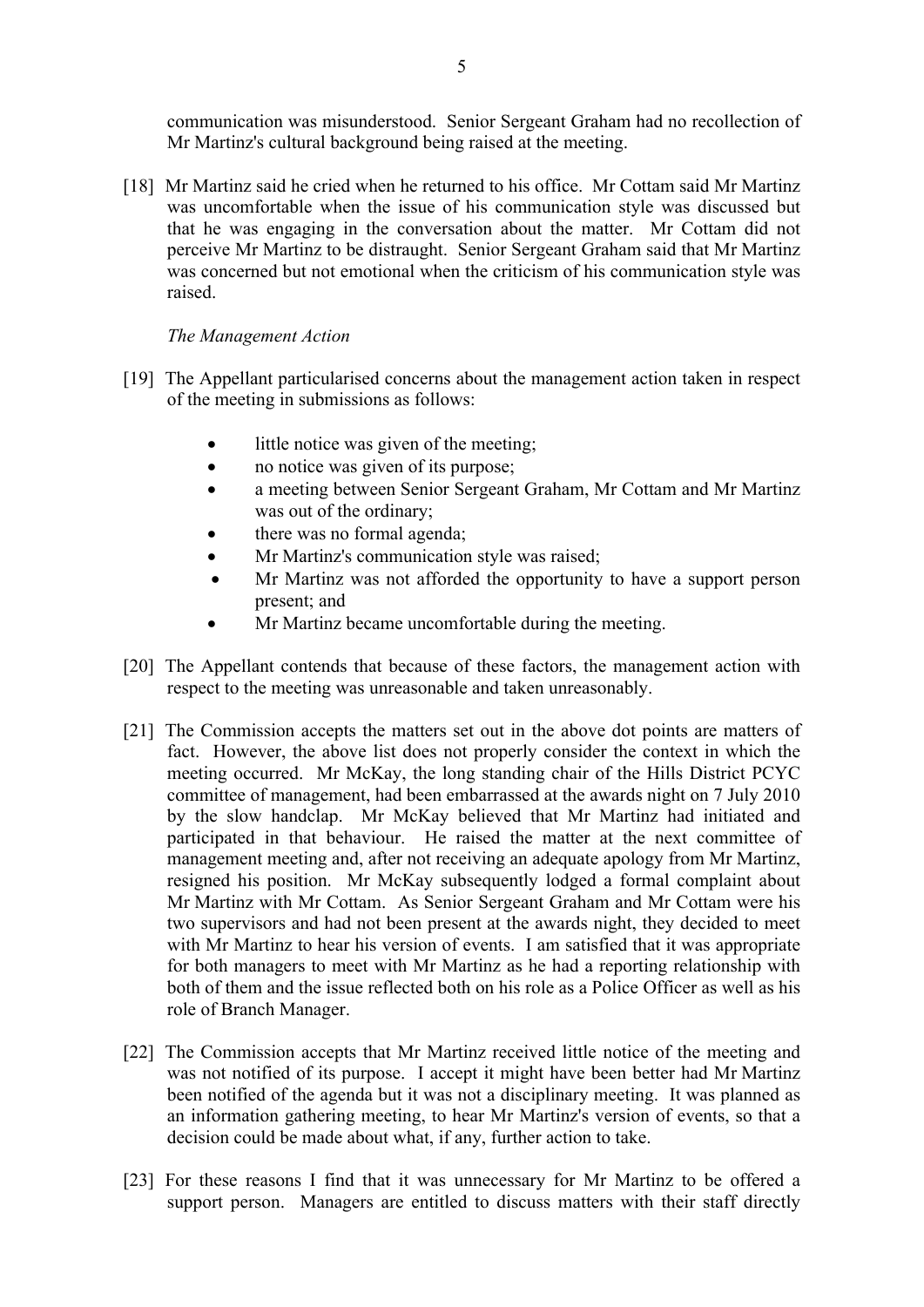when concerns are raised with them and disciplinary action is not contemplated. Certainly, Senior Sergeant Graham raised the slow handclap and Mr McKay's embarrassment but no disciplinary action was contemplated at that time.

- [24] There is no evidence before the Commission on which I could base a finding that Senior Sergeant Graham and Mr Cottam had prejudged Mr Martinz's behaviour. I would note though that on the evidence before the Commission, Mr Martinz participated in the slow handclap. It was unacceptable for the Branch Manager to behave in this manner towards the chair of the management committee at a public event.
- [25] It is uncontroversial that the meeting developed from a discussion of Mr Martinz's conduct on the awards night and its effect to more general matters of his communication style. Also raised were some concerns expressed by the management committee with respect to his communication style and not providing sufficient information. It is clear on the evidence that these matters had not been formally raised with Mr Martinz at any time before the meeting on 27 July 2010. However, according to Senior Sergeant Graham and Mr Cottam, members of the management committee had periodically raised with each of them informally concerns about Mr Martinz's manner of communication.
- [26] The Appellant contends that Mr Martinz was ambushed with criticisms about these matters. The Commission does not accept that contention. Although they were criticisms, they were not allegations as is contended in the Stressor. Mr Martinz may have perceived them to be unfair and without substance but they were matters of concern to the management committee about which he was entitled to be aware. I accept that despite these matters being raised with Mr Martinz without forewarning, it was reasonable to do so given the management committee was concerned about them and they followed on from a discussion about Mr Martinz's behaviour, including the manner of his apology to Mr McKay. The management committee is comprised of community representatives who volunteer their time. It is fundamentally important to effective working relationships for good lines of communication to exist between the paid manager and the volunteer committee and for the Branch Manager to provide information to the committee to assist them perform their functions.
- [27] I do not accept that either Senior Sergeant Graham or Mr Cottam raised Mr Martinz's cultural background in relation to his communication style. This was not a matter of concern to them and it is more likely that Mr Martinz raised the matter in defence of the issues raised with him.
- [28] I also consider that the outcome of the meeting was that Senior Sergeant Graham was to try to arrange a meeting between the management committee and Mr Martinz. Although Senior Sergeant Graham hoped to have Mr McKay participate, there was no guarantee of his attendance.
- [29] I accept that Mr Martinz was uncomfortable and concerned about the discussion of his communication style but I cannot find that the action taken by Senior Sergeant Graham and/or Mr Cottam was unreasonable or unreasonably taken. Moreover, I cannot find that Senior Sergeant Graham and/or Mr Cottam raised the matters of concern in an intimidating manner. As the Respondent notes, Senior Sergeant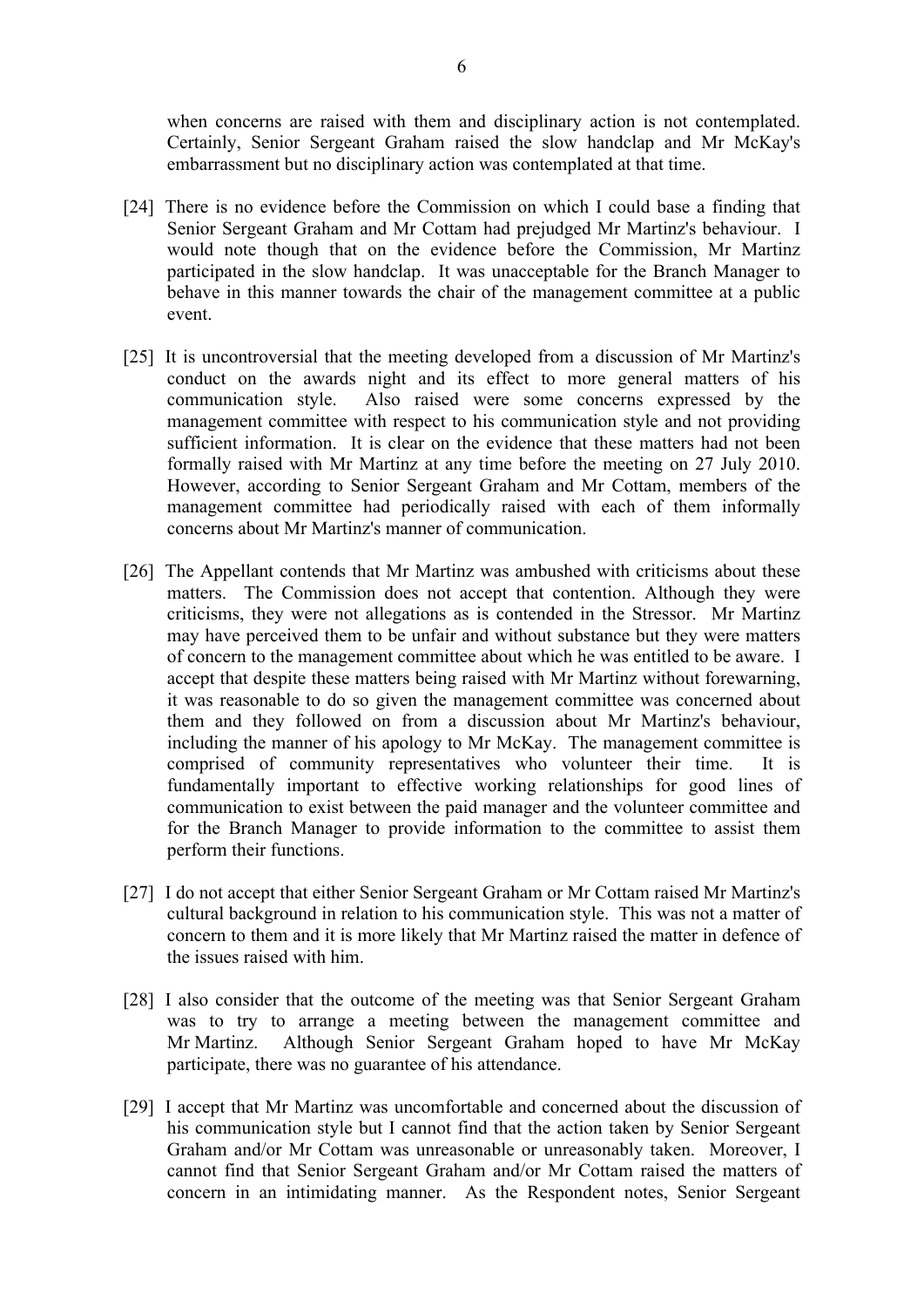Graham and/or Mr Cottam were well known to Mr Martinz. Further, and as previously stated, the meeting was not for disciplinary purposes.

# *Stressor 2 - 3 August 2010*

[30] In written submissions, the Appellant summarises Stressor 2 as "[1]ess than one week later, a mediation was conducted with Mr Martinz and 9 other people. Mr Martinz felt ambushed by what had happened." I note that the Statement of Stressors identifies Mr Martinz being "ambushed, intimidated, bullied and felt shocked by what had happened."

*The Event*

- [31] As a result of the meeting on 27 July 2010, a mediation was arranged for 3 August 2010. The mediator was Robin Bechly, formerly a Commissioner of the Queensland Industrial Relations Commission.
- [32] Mr Cottam prepared a brief for the mediator outlining the events leading up to the establishment of the mediation and the tensions between Mr Martinz and the committee of management. Mr Martinz did not receive a copy of the brief.
- [33] Mr Winters prepared a "roles/responsibilities" statement, which stated the list of attendees, their role, position/title, reason for attendance/relationship to parties and telephone number. Mr Martinz was described as the "respondent" and each of the members of the management committee were described as a "disaffected party".
- [34] Senior Sergeant Graham said he advised Mr Martinz on 30 July 2010 that the meeting was to be held on 3 August 2010. A diary entry to that effect was tendered in evidence. Mr Martinz said that he only received knowledge of the meeting on 3 August 2010 when he received the roles/responsibilities statement attached to an email, which he opened at about 4.00 pm. He attempted to contact Senior Sergeant Graham with his concerns about his portrayal as the respondent but was unable to reach him.
- [35] Mr Martinz claims to have been ambushed by the mediation.
- [36] He said that prior to the commencement of the mediation, Mr Cottam and a member of the committee of management approached the mediator, went into the kitchen and had a conversation. Mr Cottam handed paperwork to the mediator which they went through. They then left the kitchen and proceeded to the conference room.
- [37] Mr Cottam said he introduced himself to Mr Bechly and told him that he had forms for people to sign for their attendance. He also pointed out who the various people were. He denied providing any other paper work to the mediator at that time.
- [38] Quite a number of people attended the mediation Mr Martinz, three others from the QPS, two representatives of the QPCYWA and four members of the management committee. Mr Martinz said he felt outnumbered. Mr Bechly appeared to recognise this because at the commencement he asked about a support person for Mr Martinz. Inspector Shane Dall'Osto, the relieving Inspector for District Patrol Services,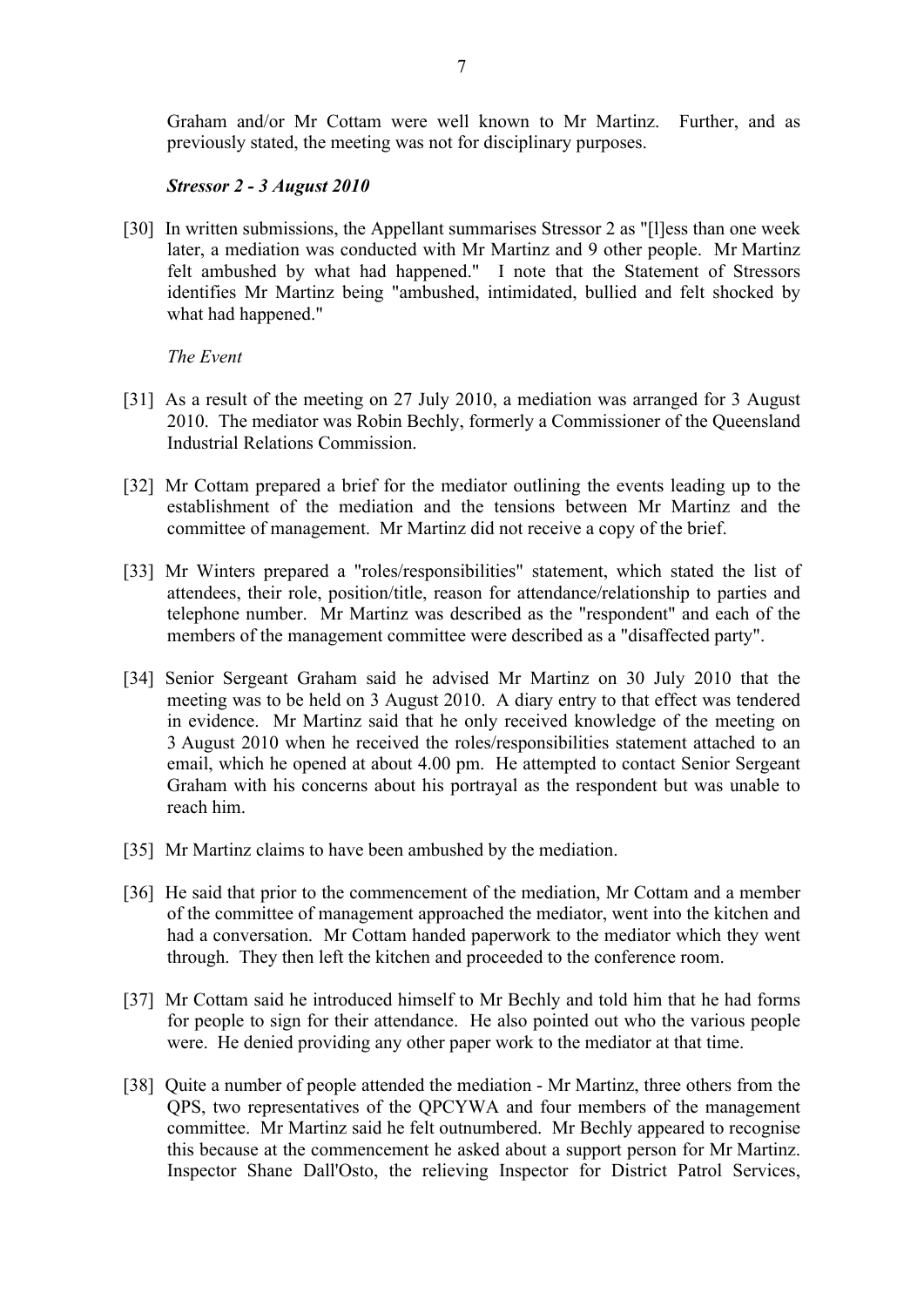Brisbane West, was appointed to this role, however, he was not known to Mr Martinz and was senior in rank to him.

- [39] I do not accept that the entirety of the mediation was conducted with all attendees present. I prefer the evidence of Inspector Dall'Osto who agreed that Mr Bechly spoke first to the committee members and the QPS observers. Inspector Dall'Osto and Mr Martinz waited outside while that occurred and then Mr Bechly came and spoke to Mr Martinz and they then went back into the room together.
- [40] At the end of the mediation Mr Bechly outlined the various agreements that had been made that night. He sent a written copy of the outcome to the QPCYWA Head Office a few days later. A copy was not forwarded to Mr Martinz.
- [41] On 26 August 2010, Mr Martinz wrote to the QPCYWA expressing concern over the conduct of the mediation. In closing submissions for the Appellant, it was said that although the mediation miscarried, it did not do so because of anything the mediator did.

# *The Management Action*

- [42] The Appellant submits that the mediation of 3 August 2010 was not reasonable management action taken reasonably for reasons including:
	- Mr Martinz understood the mediation was to be between he and Mr McKay yet Mr McKay did not attend;
	- Mr Martinz was outnumbered by the unexpected attendees;
	- Mr Martinz was afforded little (if any) notice of the mediation;
	- Mr Martinz did not have input into the selection of the mediator or the matters to be ventilated;
	- the background document provided to the mediator was adverse to Mr Martinz;
	- Mr Martinz was deprived of the opportunity to have a support person of his choosing present. It was inappropriate to have Inspector Dall'Osto as his support person as he was unknown to Mr Martinz and was his superior officer; and
	- Mr Martinz was listed as the "respondent".
- [43] There is some confusion over whether the meeting was a facilitated meeting or a mediation. I have settled on the term "mediation" because it was used in the QPCYWA documentation. That said, it may not have been a mediation in the sense that parties were in dispute, rather the mediation was directed towards assisting the parties to develop a more constructive working relationship.
- [44] I do not accept the criticism that the mediation was only going to be between Mr Martinz and Mr McKay. I accept the evidence of Senior Sergeant Graham and Mr Cottam that the meeting was going to involve the management committee and Senior Sergeant Graham was to encourage Mr McKay to attend. This is because a discussion had occurred at the meeting on 27 July 2010 about Mr Martinz's communication style, issues which had been raised by members of the management committee. It would have been fruitless not to have the management committee present at a mediation when that was its purpose. Senior Sergeant Graham's attempt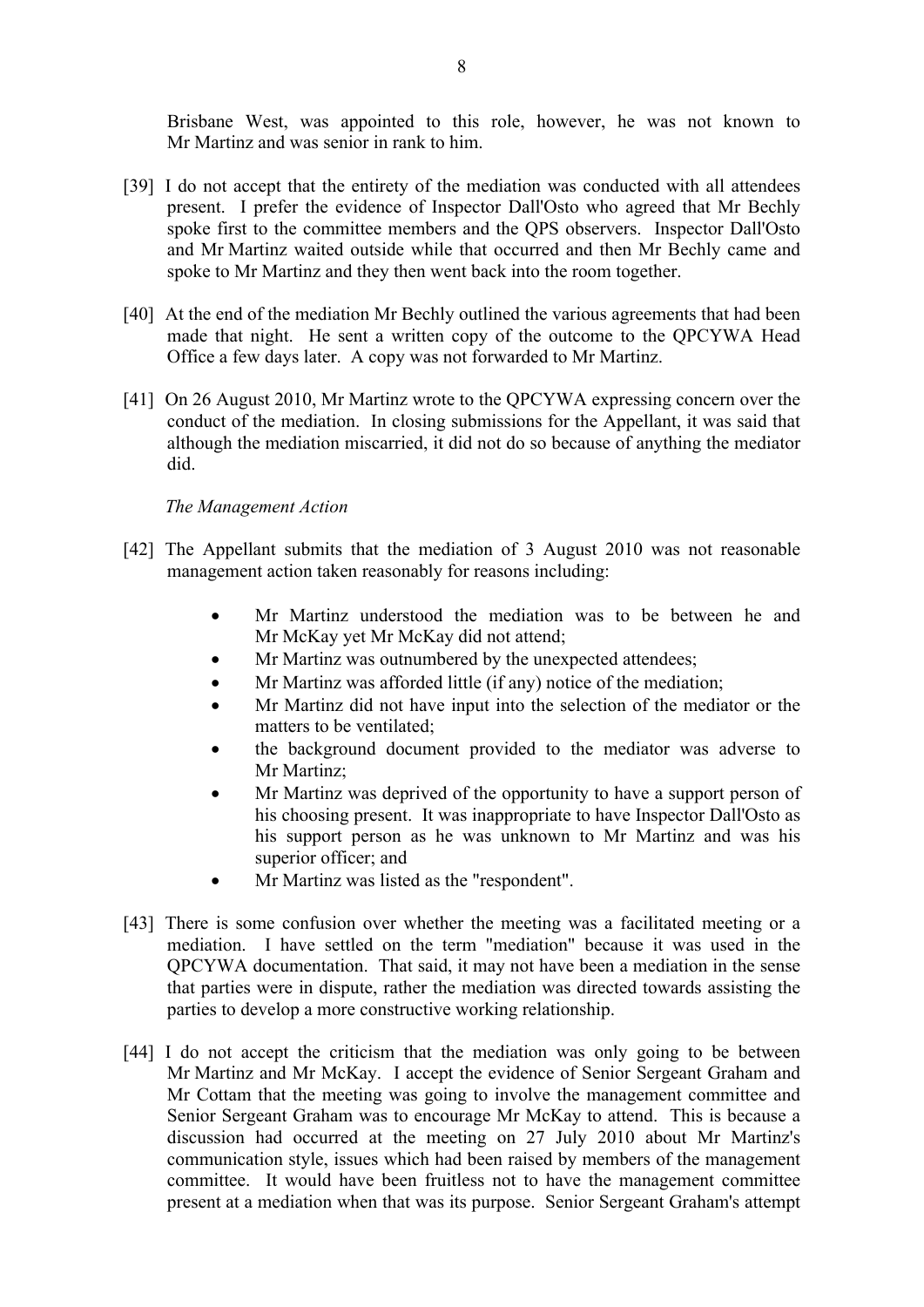to involve Mr McKay was not directed at a personal reconciliation between Mr McKay and Mr Martinz, rather it was an attempt by the use of an external facilitator to create an environment where all parties could work together.

- [45] I do not accept that Mr Martinz only learnt of the mediation on the day it was held. On the basis of the entry in Senior Sergeant Graham's diary, I am satisfied that Mr Martinz was advised of the date of the mediation on 30 July 2010. This was three days after the meeting had occurred between Mr Martinz, Senior Sergeant Graham and Mr Cottam and two days before the date of the mediation. Senior Sergeant Graham's diary shows that the proposed date for the mediation was 5 August 2010, however, Mr Bechly was not available that night but was on 3 August 2010.
- [46] Senior Sergeant Graham's diary entry of 3 August 2010 shows that Mr Martinz contacted him that morning to express concern about his portrayal as the respondent to the mediation. Mr Martinz could have only raised that concern having perused the "roles/responsibilities" document prepared by Mr Winters. The Commission accepts that although Senior Sergeant Graham attempted to address his concerns, Mr Martinz's portrayal as the "respondent" imputes a presumption that Mr Martinz was required to answer a case against him. Mr Martinz said he felt he was an "offender". I consider that the description of Mr Martinz as the "respondent" was inaccurate and unhelpful.
- [47] The number of people attending the mediation would have exacerbated his perception that he had a case to answer. That nine others were attending would have been evident from the roles/responsibilities statement. Attending the mediation were three officers of the QPS, including Senior Sergeant Graham (who was also a member of the management committee) and Inspector Dall'Osto. The third officer was Inspector Mike Mackay, the QPS State Liaison Officer for the QPCYWA. All three QPS officers had some form of supervisory responsibility for Mr Martinz. Although Mr Martinz did not express concern about the number of people attending to Senior Sergeant Graham on the morning of 3 August 2010, I accept he felt outnumbered and without support on the night.
- [48] The Regulator contends that it was unnecessary for Mr Martinz to have a support person because it was not a disciplinary process. However, Mr Bechly recognised the imbalance when he asked about support for Mr Martinz. Inspector Dall'Osto was chosen as he did not have any affiliation with any of the other participants. However, for management not to have considered offering Mr Martinz a support person prior to the mediation is unreasonable management action. It is also unreasonable to have at the commencement of the mediation a stranger appointed as the support person who is also a superior officer.
- [49] The background information provided to Mr Bechly was prepared by Mr Cottam. It referred to some of the difficulties experienced by the management committee with Mr Martinz as well as other issues. It is worth noting that in his evidence Mr Martinz did not dispute all of the matters listed. The document also references the awards night and subsequent management committee meeting. From the evidence heard, there can be little contention about those remarks. It is true that the document identifies the difficulties but is also positive about Mr Martinz's financial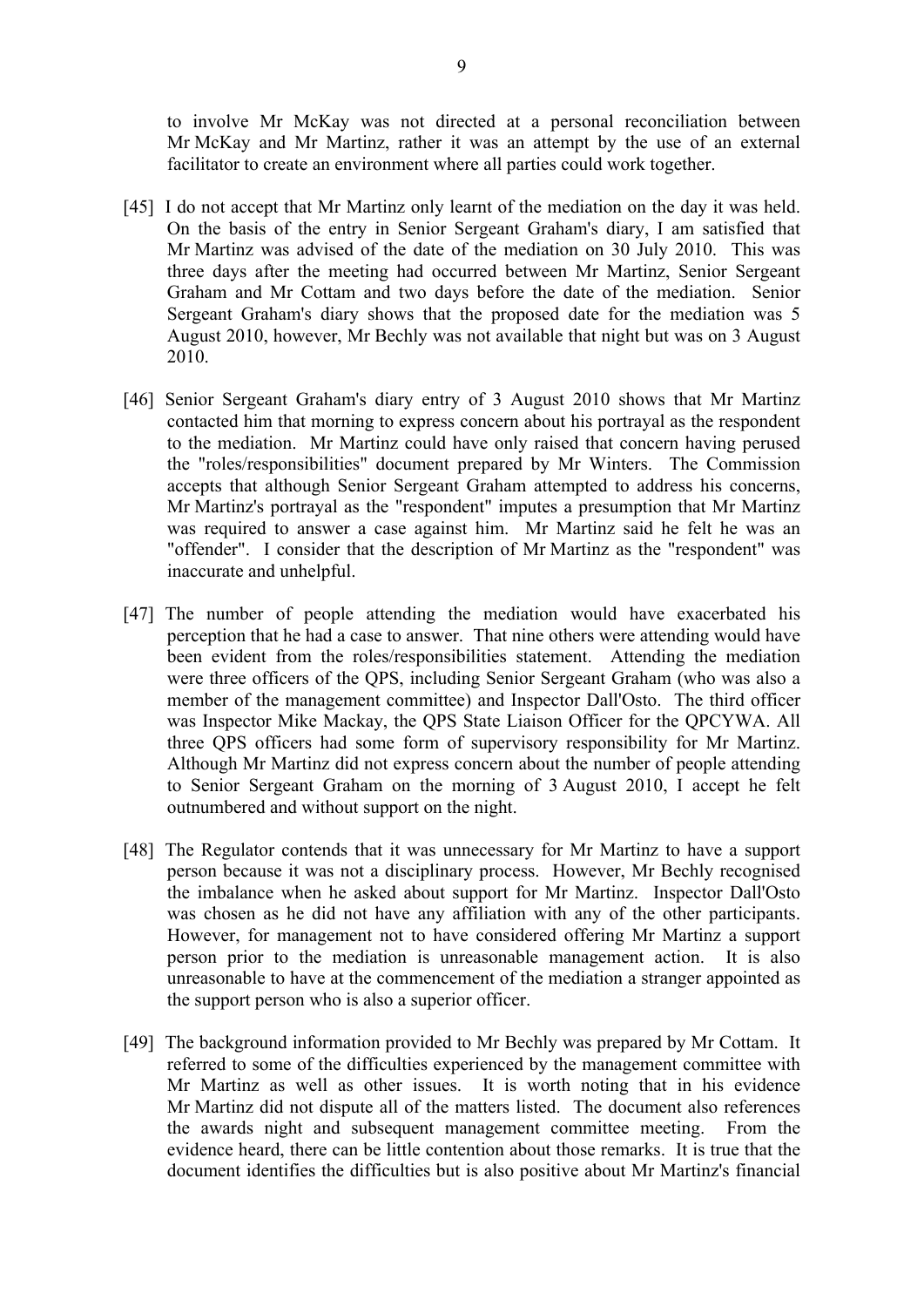management. The document lists four desired outcomes, only two of which related to Mr Martinz.

- [50] The Commission accepts that Mr Martinz did not have input into the selection of the mediator, the formulation of the information provided to the mediator or the matters to be ventilated at the mediation. I accept each and all of these created a perception of unfairness on the part of Mr Martinz and, perhaps with the exception of the selection of the mediator, were unreasonable management actions.
- [51] The Appellant contends that the mediation miscarried. I understand the submission to be that the preparatory work undertaken by officers of the QPCYWA necessarily impacted adversely on the interests of Mr Martinz and infected the mediation process. The Commission accepts that submission to a point. In particular, Mr Martinz did not have the opportunity to brief Mr Bechly prior to the mediation about his perspective on the issues that had been raised. However, he did meet with Mr Bechly privately during the mediation which would have provided the opportunity to present his views. Despite the failings in the preparation, I am of the view that the mediation was conducted fairly and reasonably. Mr Cottam described it as a structured and controlled meeting. Ground rules were established, including that the process was not to be antagonistic.
- [52] The Appellant contends the mediation lacked substance and form if its purpose was to air issues. In my view the evidence points to a conclusion that the purpose of the mediation was to facilitate a positive working relationship between Mr Martinz and the management committee as it moved forward after the resignation of Mr McKay. To achieve that end participants in the process, including Mr Martinz, had the opportunity to raise issues and concerns.
- [53] Mr Martinz said he was very distressed, angry, flustered and teary during the mediation. That evidence is not supported by Senior Sergeant Graham, Mr Cottam or Inspector Dall'Osto. Their evidence shows that Mr Martinz was able to raise issues and contributed to the discussion. I prefer the evidence of the witnesses for the Regulator and find that Mr Martinz significantly overstated his emotional state at the mediation. Had Mr Martinz displayed any of the above emotions, then I am satisfied Mr Bechly, an experienced mediator, would have taken steps to address the situation. For this reason the Commission does not accept the criticisms made by the Appellant that the mediation lacked substance and form. I accept however that Mr Martinz was understandably nervous.
- [54] Mr Martinz also said he was disoriented and in a state of shock when Mr Bechly read out the outcomes. Again, this contrasts with the evidence of Senior Sergeant Graham who said everyone was happy with the outcomes. Further, he saw Mr Martinz immediately after the meeting and he seemed fine. Senior Sergeant Graham walked away from the mediation believing it to be successful. I found Senior Sergeant Graham to generally be a temperate witness whereas Mr Martinz was prone to exaggeration. I am satisfied that the evidence of Senior Sergeant Graham would have reflected any concerns he had about the participation or emotional state of Mr Martinz that night.
- [55] I accept that Mr Martinz did not receive the written outcomes document prepared by Mr Bechly and forwarded to the QPCYWA. However, the outcomes were read by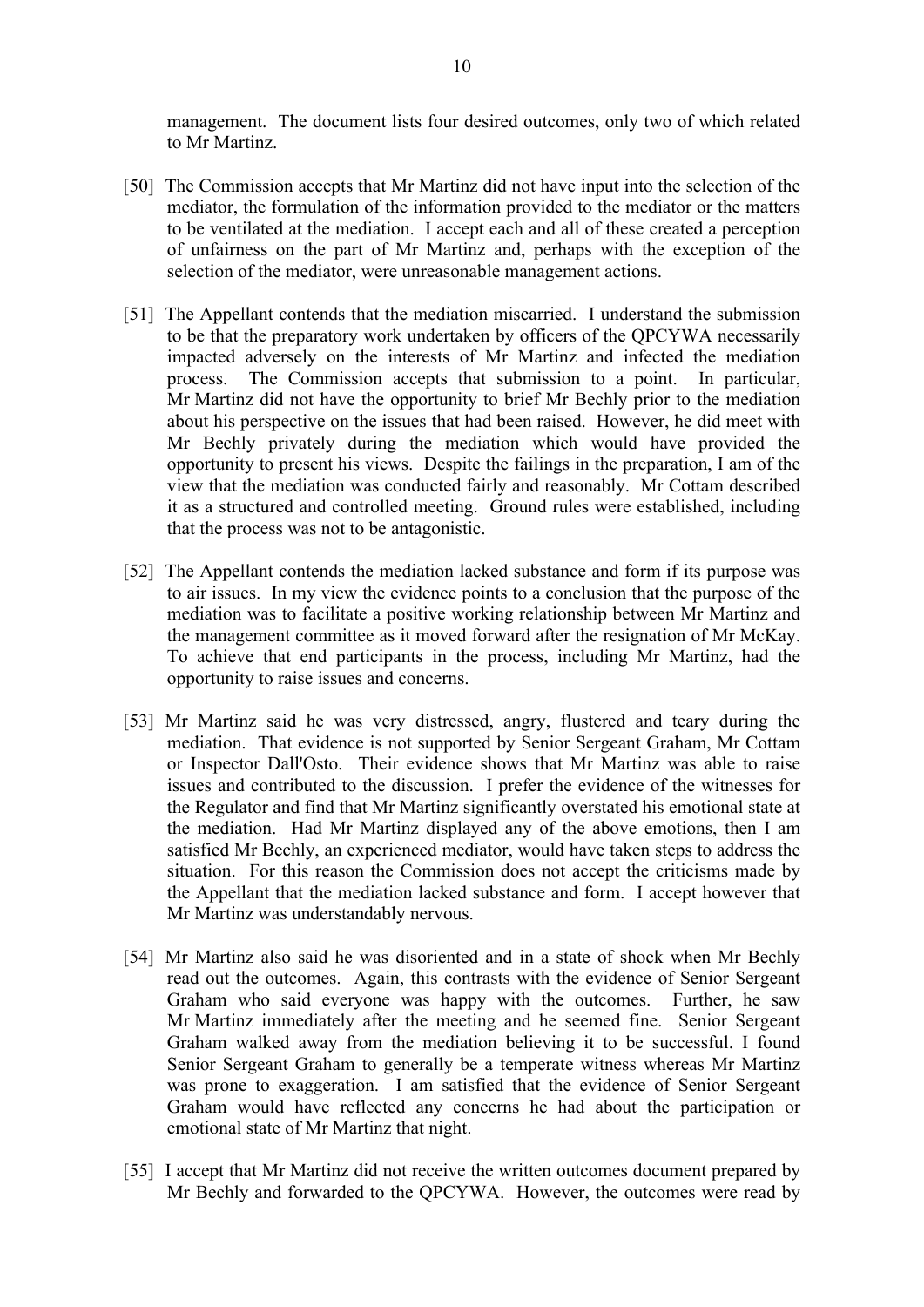Mr Bechly at the meeting so Mr Martinz would have been aware of them. The omission of not providing the written document could not be explained but was not raised as an unreasonable management action. In the circumstances it was a blemish.

- [56] In my view the product of the mediation, that is, the outcomes, can be used to assess whether the mediation was a fair and reasonable process. One outcome was that Mr Martinz was to participate in some communications training but the overarching outcome was the resolution by the management committee and Mr Martinz to work together. I am satisfied that the outcomes document reflects the evidence of Senior Sergeant Graham, Mr Cottam and Inspector Dall'Osto that the meeting was constructive.
- [57] While some of the management actions taken with respect to the organisation of the mediation were unreasonable, in my view, the outcomes were fair and reasonable and reflected the manner in which the mediation was conducted. The Appellant accepts that the mediation was management action and in that light, I find it was reasonable and reasonably taken.

# *Stressor 3 - 10 September 2010*

[58] The third stressor was reformulated in the Appellant's written submissions (without change to the intent) as:

> "Without notice, two Inspectors of Police attended the Hills PCYC where 12 allegations were put forward to Mr Martinz in relation to misconduct. Mr Martinz was intimidated and felt belittled by the process."

*The Event*

- [59] Inspector Dall'Osto was relieving at Brisbane West when he became aware of a number of issues concerning Mr Martinz. One of the issues was secondary employment and concerned Mr Martinz's involvement in farms. This was a matter raised during the conversation between Inspector Dall'Osto and Mr Martinz while waiting for the mediator. Other issues included the slow handclap at the awards night, Mr Martinz driving the PCYC vehicle with the stickers covered by magnetic strips and that he collected waste bread from Bakers Delight at Lutwyche at night with the stickers covered. He spoke to Senior Sergeant Graham, another senior sergeant, the QPCYWA and Bakers Delight at Lutwyche to gain more information about the issues. In relation to the bread allegation, Inspector Dall'Osto went to the Lutwyche Shopping Centre on the evening of 9 September 2010 and observed the vehicle with the PCYC stickers obscured.
- [60] On 10 September 2010, Inspector Dall'Osto and Acting Inspector Trenerry arrived at the Hills District PCYC with the purpose of informing Mr Martinz of a number of allegations that had been raised against him and to collect magnetic strips from the PCYC vehicle. Before seeing Mr Martinz, Inspector Dall'Osto and Acting Inspector Trenerry inspected the PCYC vehicle and saw that there were 10 large rubbish bags holding bread. In addition, Inspector Dall'Osto looked at the stickers on the side of the vehicle and saw a small mark on one of them where it appeared some magnetic strip had been placed above it.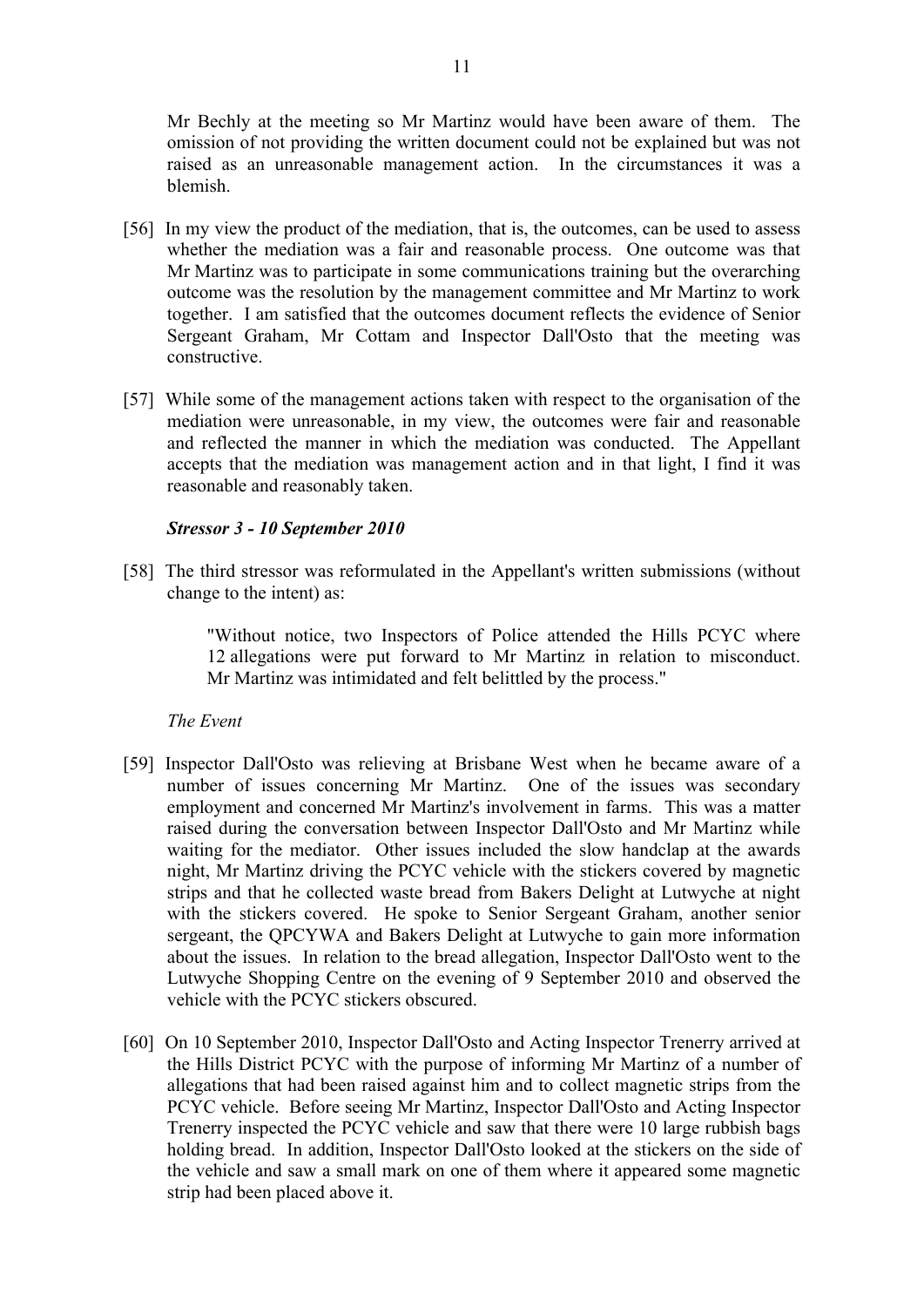- [61] The two Inspectors then entered the office of the PCYC to meet with Mr Martinz. Their visit was unannounced.
- [62] Mr Martinz claims as part of stressor 3, that the two Inspectors stood either side of him in his office while the allegations were being read. Inspector Dall'Osto denied this and said they sat in chairs in Mr Martinz's office.
- [63] Inspector Dall'Osto recorded the meeting with the knowledge of the other participants. The meeting commenced with Inspector Dall'Osto asking Mr Martinz about the bread in the PCYC vehicle, including where it came from and what it was used for. After a discussion on this topic, Inspector Dall'Osto informed Mr Martinz that a number of issues had come to his attention and they were to be investigated. In all, 12 allegations were read to Mr Martinz. He was not asked to respond to any of the allegations immediately, although on occasion he sought to respond or provided information either voluntarily or in response to questions asked.
- [64] Inspector Dall'Osto asked questions about such matters as to whether Mr Martinz had obtained approval for secondary employment. Acting Inspector Trenerry reinforced that Mr Martinz would be given an opportunity to formally respond to the allegations. At the conclusion of the meeting, Inspector Dall'Osto requested that Mr Martinz attend a meeting at the QPS District office at Indooroopilly at 1.00 pm that day and to bring certain documents with him. Mr Martinz attempted to retrieve some of the documents immediately but he was not pressed for this.
- [65] Inspector Dall'Osto then requested Mr Martinz accompany him to the PCYC vehicle as he wanted to obtain the mileage and to retrieve the stickers. Further discussion ensued about the bags of bread in the vehicle. Inspector Dall'Osto then told Mr Martinz that he had seen the PCYC vehicle the previous night and it had magnetic strips over the PCYC stickers. He then said, "you have lied to me". After initially denying that he had the magnetic strips and having been pressed by Inspector Dall'Osto, Mr Martinz said that the strips were at his home. Inspector Dall'Osto directed Mr Martinz to collect the strips and bring them with him to the office at 1.00 pm. Certain other directions were given about the vehicle.
- [66] At the conclusion of the meeting Mr Martinz asked for a copy of the allegations. Inspector Dall'Osto advised he would receive a copy of the tape recording of the meeting at 1.00 pm and would receive the written allegations in due course.
- [67] After the Inspectors left, Mr Martinz sought advice from the Queensland Police Union of Employees. He went to his General Practitioner and received a medical certificate. Mr Martinz did not return to work at the QPS.

*The Management Action*

- [68] The Appellant contends that the management action was not reasonable or reasonably taken because:
	- the two Inspectors attended without warning or notice;
	- the two Inspectors walked into Mr Martinz's office and shut the door;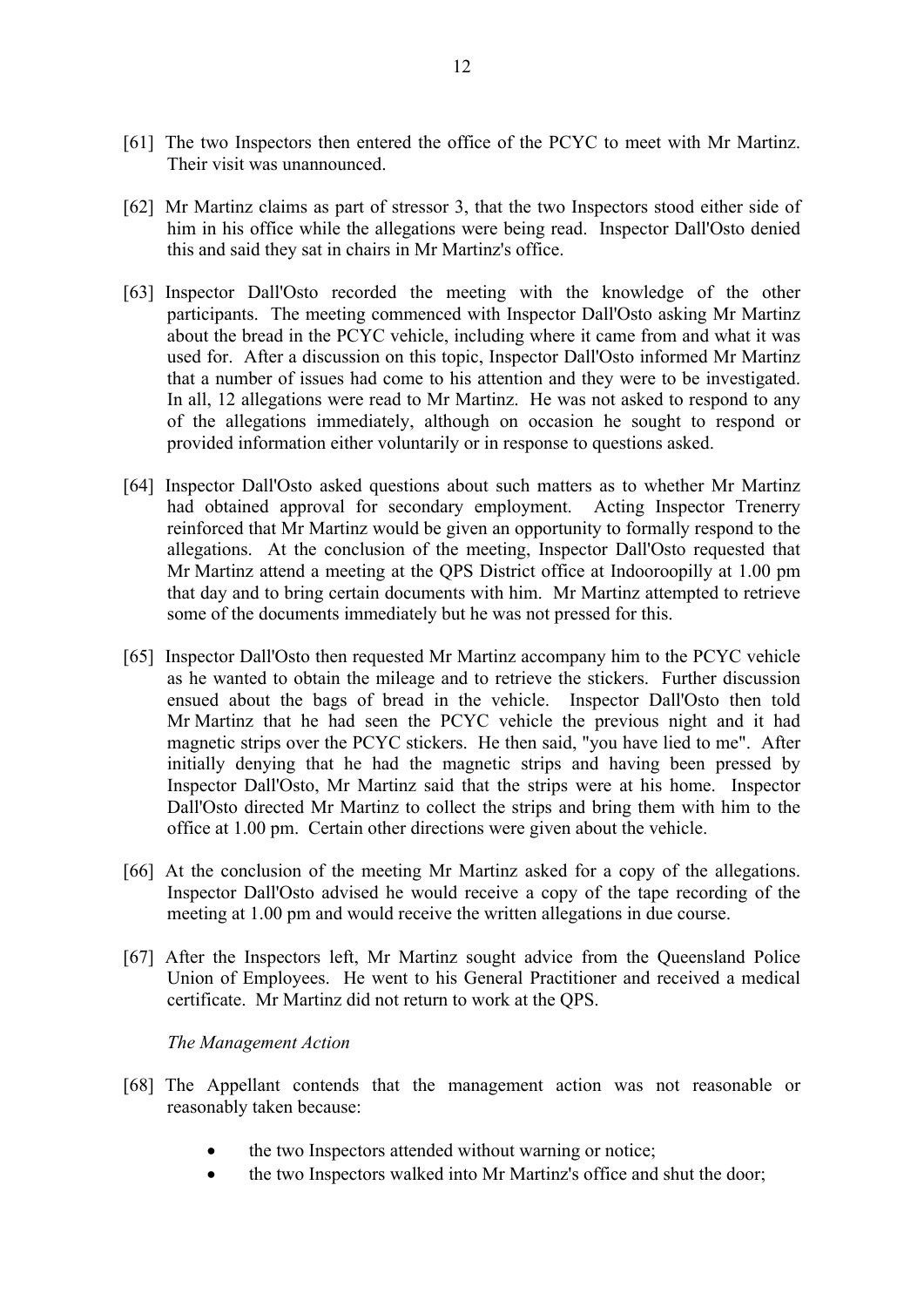- Mr Martinz was ambushed given the veracity of the subject matters raised at the (recorded) interview;
- when viewed objectively, the actions of the two Inspectors were confronting;
- it was a formal process;
- Inspector Dall'Osto accused Mr Martinz of lying which had a "definite impact" on Mr Martinz; and
- Mr Martinz was deprived of an entitlement to adequately respond to the allegations.
- [69] The Commission accepts the submission of the Respondent that it is unnecessary to give notice of a meeting when the purpose of the meeting is to give notice of allegations that have been made. If that was all Inspector Dall'Osto did, then there would be no issue that the management action was reasonable and reasonably taken. However, at the meeting Inspector Dall'Osto not only gave notice of the allegations but asked questions and entered into discussions with Mr Martinz about the bread and secondary employment. In his evidence, Inspector Dall'Osto acknowledged that he had spent too long discussing the bread issue.
- [70] Given that the bread was in the PCYC vehicle on the arrival of Inspector Dall'Osto and Acting Inspector Trenerry, it was not unreasonable to seek clarification about why the bread was there. This led onto a discussion about what the bread was used for and related matters. Inspector Dall'Osto was concerned that a police officer was receiving a gratuity that had not been declared. When Mr Martinz said some of it was used as cattle feed on his property, this led to the question of whether he had approval for secondary employment. Although the meeting was ostensibly for the purpose of notifying Mr Martinz of allegations that had been made, it had elements of an information gathering exercise.
- [71] The Appellant submits it was unreasonable to recycle as an allegation a matter that had been previously dealt with. The case in point is the slow handclap at the awards night, which had been addressed at the meeting of 27 July 2010 and was instrumental in having the mediation established. In respect of this issue Inspector Dall'Osto said that there are high expectations about the conduct of Police Officers and as his supervising officer, he had a responsibility to resolve any issues.
- [72] In my view the slow handclap issue had been addressed by Senior Sergeant Graham at the meeting of 27 July 2010. He did not consider it necessary for formal disciplinary action to ensue. The bigger issue was the communication between the management committee and Mr Martinz. That issue had been resolved, despite Mr McKay declining to participate in the mediation. For these reasons, it was unreasonable to raise the slow handclap issue again.
- [73] The Appellant also considers it was unreasonable of Inspector Dall'Osto to raise the secondary employment issue when Mr Martinz had disclosed to him in private conversation on the night of the mediation that he had cattle properties. The Appellant contends this was a confidential disclosure. Inspector Dall'Osto accepted that the disclosure had been made in that way but said it was also common knowledge. Under cross-examination, he accepted that although the mediation was confidential, he was duty bound as a Police Officer to raise allegations about the conduct of another Police Officer that might impact on his propriety.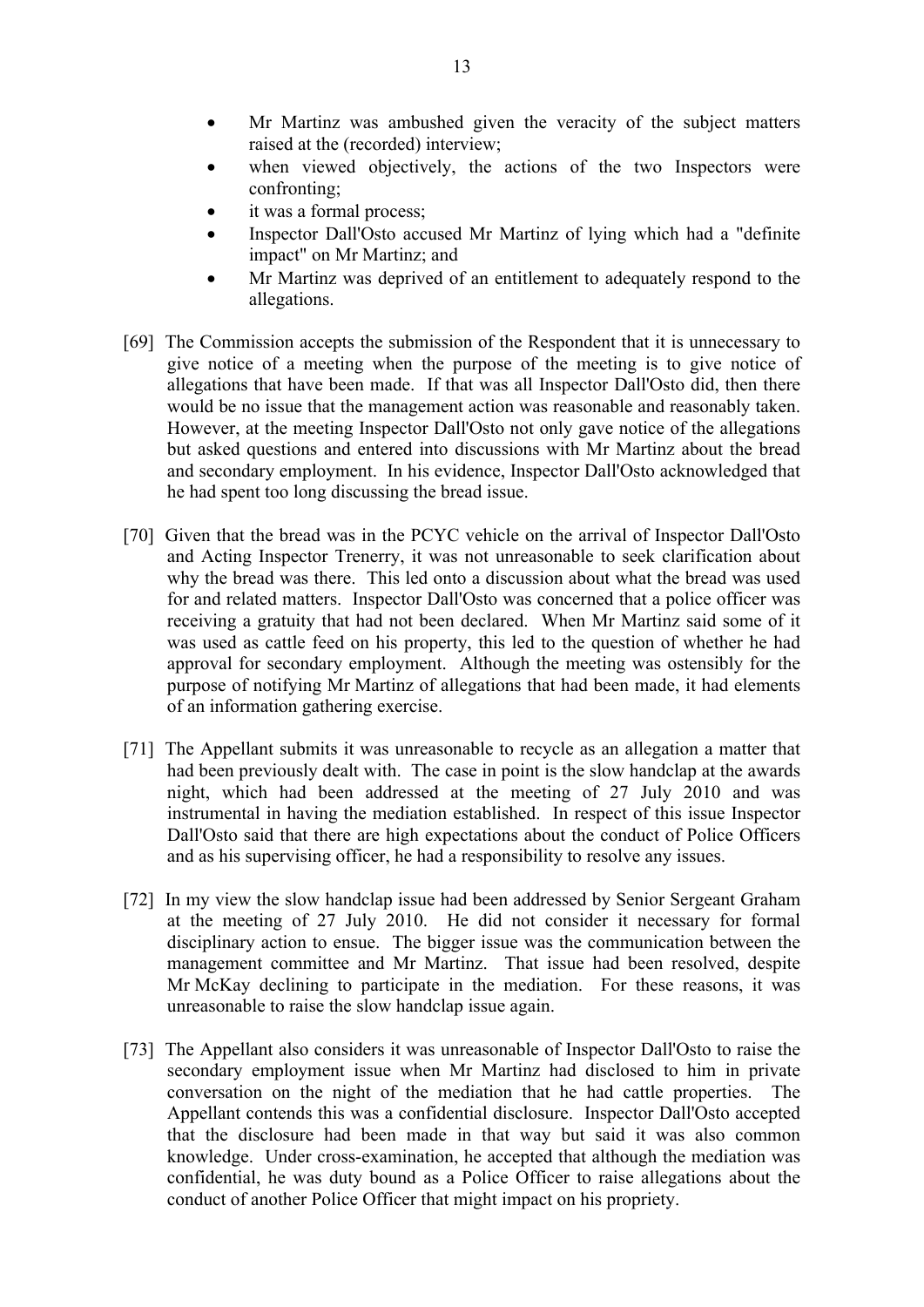- [74] Inspector Dall'Osto was in a difficult position with respect to the secondary employment allegation. Others had made him aware that Mr Martinz was running cattle properties and Mr Martinz confidentially disclosed he was doing this at the mediation. Inspector Dall'Osto used the information gathered from these sources to clarify with Human Resources whether Mr Martinz had registered that secondary employment. I am satisfied that Inspector Dall'Osto did not act only on a disclosure made privately. In the circumstances I do not consider it was unreasonable for Inspector Dall'Osto to pursue the issue.
- [75] The meeting was a formal process in the sense that Mr Martinz was being advised of the allegations against him and the ensuing process. The meeting was recorded, with the knowledge of Mr Martinz. However, it was not the appropriate time for Mr Martinz to formally respond to the allegations as proper process requires the allegations to be made in writing with supporting evidence, if any, and for the employee being give adequate time to seek advice and to respond. Inspector Trenerry advised Mr Martinz he would be given the opportunity to formally respond. The Commission accepts though that Mr Martinz responded when directly asked and also attempted to provide additional information.
- [76] I accept the door of Mr Martinz's office was shut to allow the meeting to occur. This was reasonable to prevent other staff over-hearing confidential and damaging allegations being raised about their manager. I do not accept Mr Martinz's evidence that the door was locked or that he was required to stand while the allegations were being read. A recording of the meeting in Mr Martinz's office was tendered in evidence. It shows that the three police officers discussed the number of chairs prior to the commencement of the meeting proper. In my view it is improbable that a discussion ensuring there were three chairs available would occur and then for the participants to stand during the meeting.
- [77] The Commission also accepts that the actions of the two Inspectors were confronting. However, they were not there on a social visit but to notify Mr Martinz of a series of allegations. In any situation that would be confronting to the recipient of the news but the mere fact that the actions were confronting does not mean they were also unreasonable. Notification was required to be given and Inspector Dall'Osto and Inspector Trenerry remained professional for the duration of the meeting.
- [78] The issue about Mr Martinz lying arose because Inspector Dall'Osto had observed him engaging in behaviour, which he denied. Given Mr Martinz's denial and the importance of members of the QPS to act with integrity, it was reasonable for Inspector Dall'Osto to confront Mr Martinz with the allegation that he was lying. Mr Martinz ultimately conceded that he had covered the PCYC logo on the vehicle with magnetic strips, contrary to instructions. Mr Martinz had previously been instructed not to cover the PCYC logos with magnetic strips.
- [79] The Commission accepts that the accusation made by Inspector Dall'Osto had an impact on Mr Martinz. However, Mr Martinz was lying and it was by his own actions, and not those of management, that put him in the position where his veracity was challenged.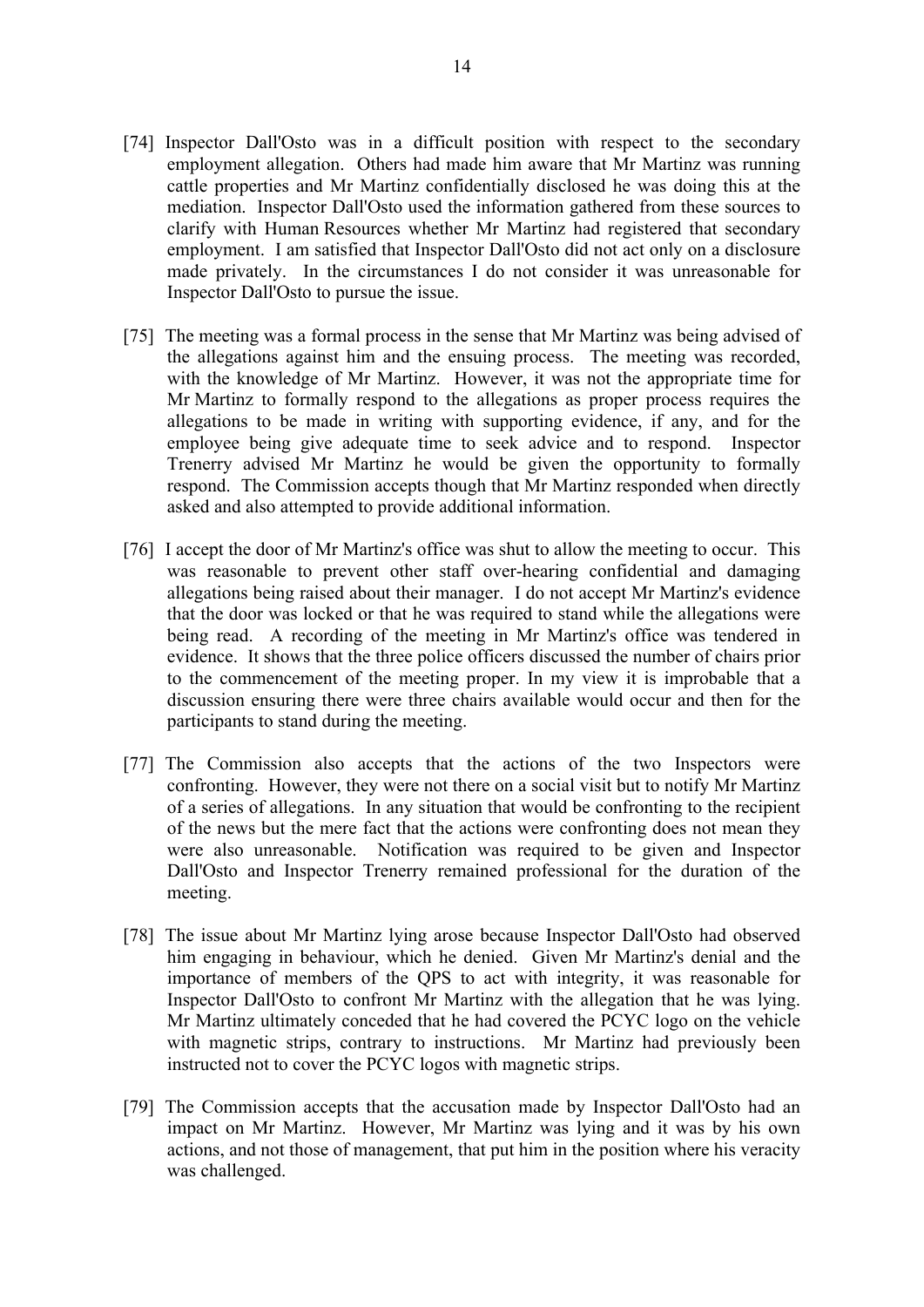[80] Having regard to all of the actions taken by Inspector Dall'Osto that day, I am satisfied that overall his actions were reasonable and reasonably taken.

### **Conclusion**

- [81] The Appellant contends that the management action taken with respect to the stressors whether considered separately and/or globally could not be found to be reasonable management action taken reasonably. The Appellant also contends that it is open to the Commission to consider the management action globally because the chain of events, so proximate in time, had a cumulative effect on Mr Martinz.
- [82] The Regulator contends that management action taken in its entirety was reasonable. However, the third stressor should be treated separately from the first two as they involved issues jointly affecting the QPS and the QPCWA whereas the third stressor primarily concerned disciplinary issues within the QPS.
- [83] It is clear that the three events occurred within a short space of time. However, the action taken on 10 September 2010 was not taken as a consequence of the first two events, despite the list of allegations including the slow handclap issue and secondary employment. It was a discrete event, involving different managers to those involved in the management action taken in respect of Stressors 1 and 2. Further, and as the Regulator submits, the third stressor concerned disciplinary matters within the QPS whereas the first two involved not only the QPS but the QPCYWA as well. In the circumstances the Commission does not consider this is a case which lends itself to a global assessment of the management action taken.
- [84] I have found that with respect to Stressor 1, the management actions taken by Senior Sergeant Graham and Mr Cottam in connection with Mr McKay's complaint were reasonable and taken reasonably. There is no evidence to support a finding that they behaved in an intimidating manner nor was the meeting on 27 July 2010 for disciplinary purposes.
- [85] The meeting developed into a discussion about Mr Martinz's communication style. Again, this was reasonable given that part of Mr McKay's complaint had been about Mr Martinz's "flippant" apology. Senior Sergeant Graham and Mr Cottam were also aware that other management committee members had concerns about Mr Martinz's communication style. Although these had not been previously raised, the meeting of 27 July 2010 was an appropriate forum in which to discuss the concerns. Moreover, Senior Sergeant Graham and Mr Cottam did not raise the issues in an intimidating manner. For these reasons, the management action taken with respect to Stressor 1 was reasonable and reasonably taken.
- [86] The Commission accepts that the work preparatory to the mediation was unreasonable management action. In particular, reference is made to the roles/responsibilities document; the background brief to the mediator; the number of people attending and the failure to offer Mr Martinz in advance the opportunity to have a support person present. For these reasons I accept that Mr Martinz felt defensive and disadvantaged but I am not satisfied that Mr Martinz was very distressed, angry and flustered at the mediation.